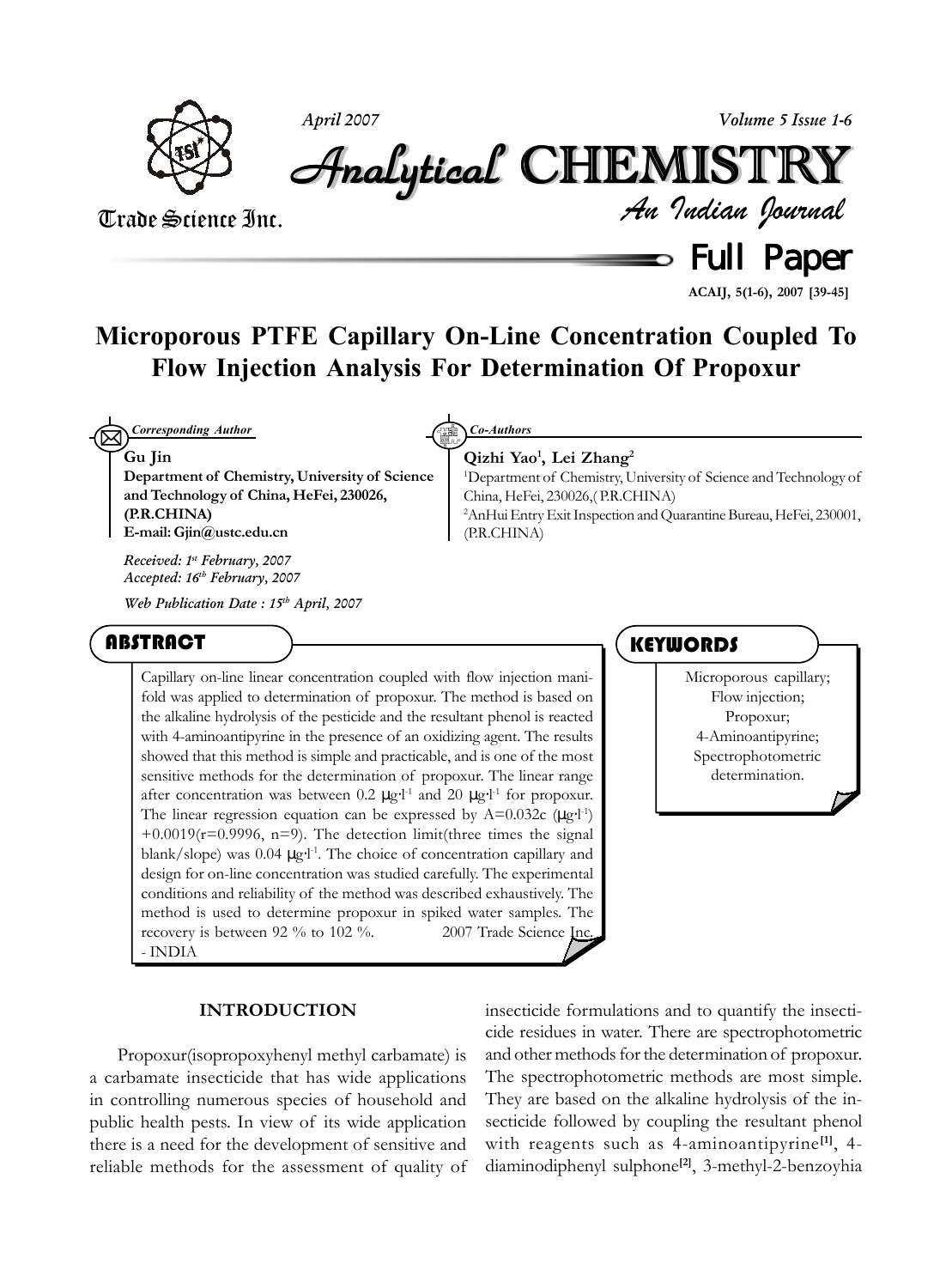## Full Paper

zolinone hydrozone hydrochloride**[3]**, p-dimethyl-phenylenediamine dihydrochloride**[4]**, and 2-aminobenzophenone**[5]**. However, the sensitivity of these methods was less. The sensitivity of method can be increased by extracting the dye of hydrolysed phenolic product with 4-aminoantipyrine into small quantity of organic solvent**[6]**. But it is difficult for these methods to be applied to measure trace level propoxur.

Flow injection extraction in general has been shown to offer advantages with respect to low solvent consumption and improved precision of repetitive measurement. The sensitivity of existing methods is not yet high enough to reliably measure propoxur with concentration below a few parts per billion levels in real samples. In order to control such low levels, preconcentration of propoxur or phenolic product(the hydrolysate of propoxur) is necessary. There have reported the enrichment methods of phenol or its compounds, for example, liquid-liquid extraction**[7]**, column chromatography**[8]**, membrane filter**[9]**, solid-phase extraction**[10-11]**, capillary electrophoresis**[12]** and so on. The authors reviewed adsorbents for solid-phase extraction of phenol**[13]**. Non-polar reversed-phase adsorbents with silica base were the first materials tested in SPE of phenols in water, of which,  $C_{18}$  is the most popular.  $C_{8}$ , cyclohexyl, phenyl and cyano are other silica-based adsorbents. Polymeric adsorbents have been developed by modification of earlier used XAD resins, and incorporated in commercial SPE device**[14]**. The authors prepared a porous structure fiber(Superox-4: polyethylene glycol) by the solgel method**[15]**. The linearity of the phenol is ideal in the range of  $0.05\sim$ 1.0µg⋅l -1. However, most of these methods lack the simplicity needed for routine analysis. Some of them either lack sensitivity and specificity or require extensive sample clean-up processes. It is necessary to improve these methods. For this purpose, the microporous PTFE(MPTFE) capillary is to be put forward as an adsorbent to concentrate the compound of hydrolysis product of propoxur with 4 aminoantipyrine. The results of our experiment show that it is simple and practicable.

#### **EXPERIMENTAL**

*An Indian Journal*

**Apparatus and reagents**

Analytical Analytical Analytical Analytical CHEMISTR HEMISTRY

A flow injection system(Model FI-2100, Beijing Haiguang Instrument Co., China) was used for online analysis. An UV-Vis spectrophotometer(Unico 2000, Shanghai Unico Instrument Co., China) was used for absorbance measurement. One six-way injection valve fitted with a sample MPTFE capillary and an eluent tube. The common PTFE capillary of 1.0 mm(inner diameter) was used to construct the flow manifold except sample tube was made of MPTFE capillary(0.1×0.2×4.5 cm). MPTFE capillaries kindly provided by professor K.Watanabe, were used for the present study. Scanning electron microscopy of MPTFE capillary inner walls has been presented in figure 1

All reagents used in this study were of analytical reagent grade except the eluate. Eluate was of industrial alcohol. Water used was distilled one without containing phenol.

**Propoxur stock solution (1000**µ**g**⋅**ml-1):** Insecticide (0.10g) was dissolved in 100 ml of carbonyl free methanol. The stock solution was progressively diluted with the solvent to obtain standard solution of desired concentration (0.1g⋅ml<sup>-1</sup>).

**Sodium hydroxide(2%):** Sodium hydroxide (2g) was dissolved in 100mL of distilled water.

**Color reagent:** 0.2 g 4-aminoantipyrine(4-AAP) was dissolved in 100 ml of distilled water respectively. **Oxidant:** 0.8g of potassium ferricyanide was dissolved in 100mL of distilled water.

**Buffer solutions:** pH 5.1(HAc-NaAc), pH 6.0~pH 8.1 (KH<sub>2</sub>PO4-Na<sub>2</sub>HPO4), pH 8.6~pH 10.1(NH<sub>4</sub>Cl-NH<sub>3</sub>). The buffer solution of different pH were prepared and corrected by normal methods

#### **General procedure**

Insecticide solution(10ml) was taken in a clean dry 100ml beaker. Two per cent sodium hydroxide solution(5ml) was added and allowed to stand for 5 min for complete hydrolysis; the pH of the solution is adjusted to 7.3 by adding 5ml buffer solution and the requisite amount of HCl and ammonia solution. Then 0.2% 4-AAP 0.5ml, 0.8% potassium ferricyanide 1.0ml were added into above flask respectively, and diluted to 100ml with distilled water. The mixed solution was laid aside for 10 min. Then the imine product was located in MPTFE capillary in front of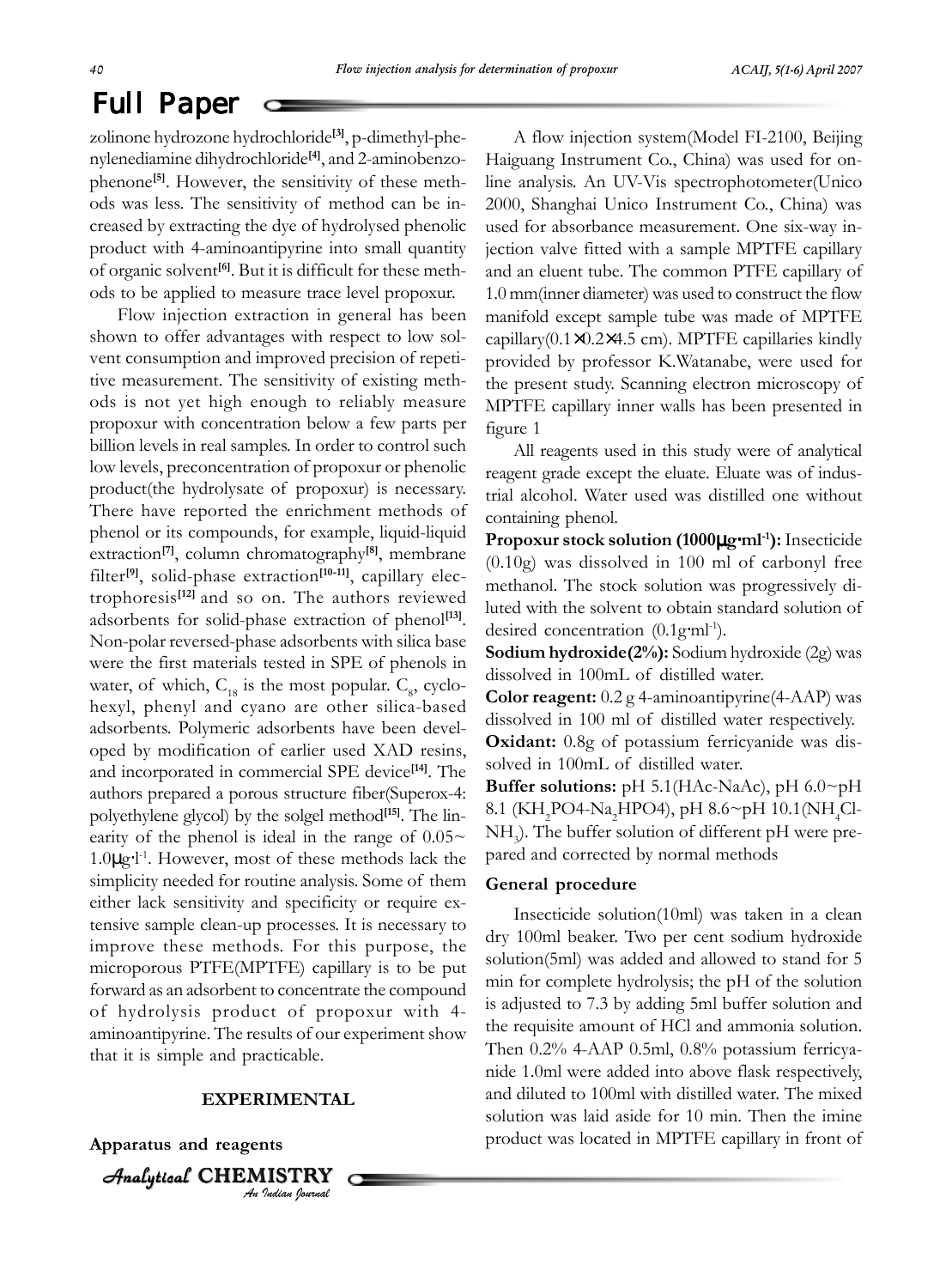the UV-Vis detector. Finally, the adsorbate was eluted to pass through the detector cell by a small volume of alcohol. The absorption value was recorded and calculated.

#### **Sample procedure**

Lake water samples(100ml) spiked with 0, 0.2, 0.3, 0.4, 0.5 and 0.6µg of insecticide were taken, the pH of these samples adjusted to 3-4 with 2% sulfuric acid and 2g of anhydrous sodium sulphate. The mixture was transferred into a separating funnel and insecticide extracted using approximately 15ml of chloroform for each extraction by shaking 5-10 min. Combined extracts were washed with 2ml of 0.1M potassium carbonate to break any emulsion formed during the extraction, then dried over anhydrous sodium sulphate. Finally, chloroform was evaporated and residue dissolved in ethanol. Analysis was carried out using the above procedure.

#### **RESULTS AND DISCUSSION**

#### **Choice of capillary and design for on-line concentration**

The choice of capillary(as adsorbent) with high retention factors for phenolic species is of vital importance. MPTFE capillaries, a new special material, have good chemical and mechanical stability, fairly large pore size and large porosity, incorporate the advantage of membrane and column, and have higher velocity of mass transfer; more capacity of adsorption; less fouling and longer useful life**[15]**. Scanning electron microscopy of MPTFE capillary inner walls has been presented in figure 1.

Except the choice of capillary, the way of concentration or design is also of uppermost importance. To use the experience of other authors for reference, we considered the in-tube concentration with on-line flow injection analysis is a kind of efficient method. On-line can simplify the procedure and reduce errors of operation. In-tube, on one hand, is easy to achieve on-line design; on the other hand, is beneficial to concentration because the solution of samples is enriched into a small volume(about 0.04ml). But an efficient MPTFE capillary is a key to establish this method. The design of on-line in-tube concentra-







tion is as following:

In figure 2, thin straight lines stand for the state of sample concentration flow path; empty lines stand for the state of elution flow path; the thicker straight lines stand for the both state of sample concentration

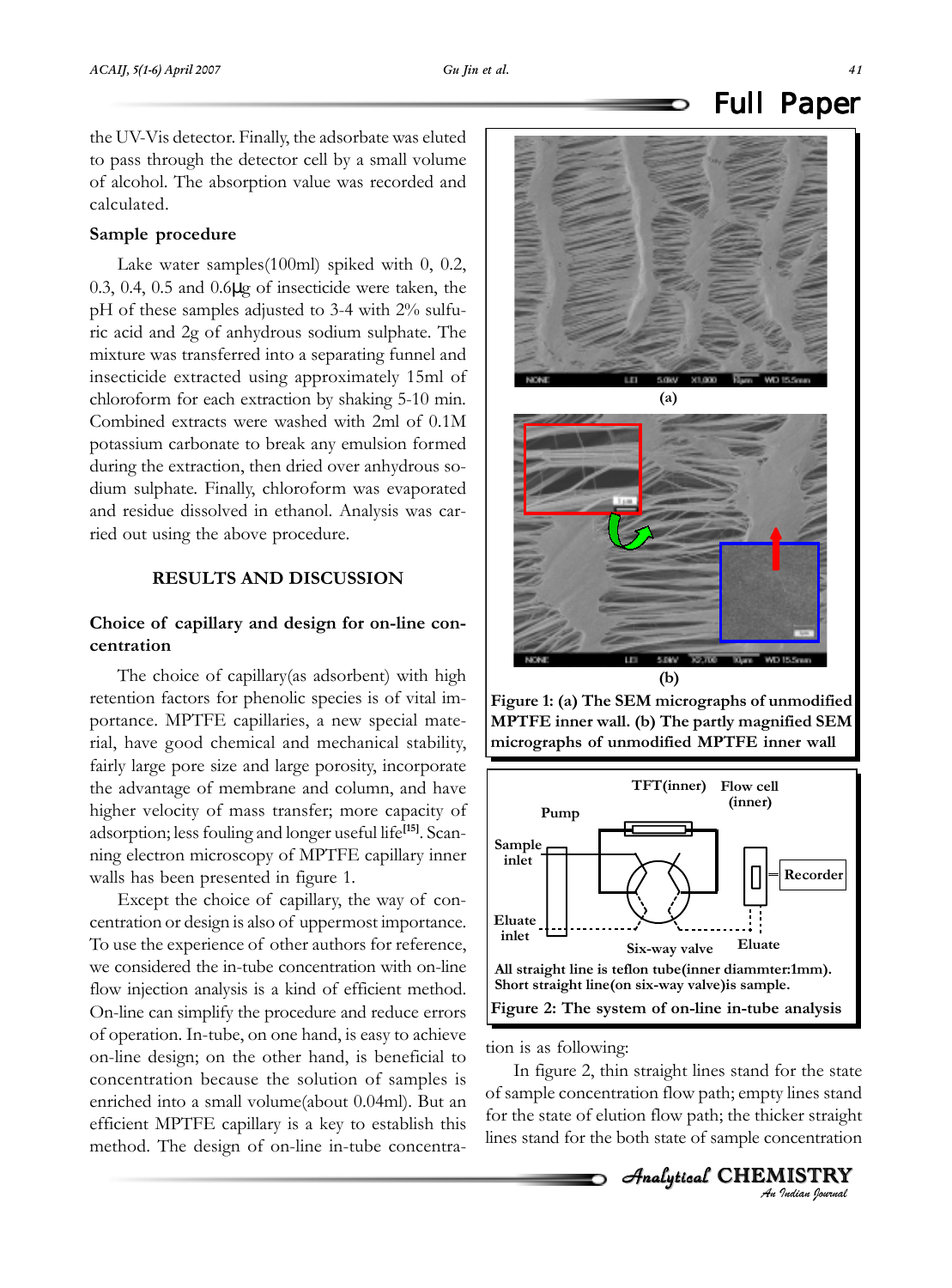### Full Paper

flow path and elution flow path. This kind of design is high efficiency because the volume of MPTFE capillary is very small(micro-liter), and is on-line in-tube.

Several kinds of tube materials were used to sorb o-isopropoxy phenol and the compounds of it with 4-AAP. The experimental results show that common teflon and nylon tubes don't sorb these above mentioned. PVC and silicon tubes have a weak absorption, but MPTFE capillary has strong absorption. The adsorbent equilibrium can get within 15min in the MPTFE capillary. So the MPTFE capillary is used as a adsorbent to carry out in-tube on-line analysis of propoxur.

#### **Color reaction of o-isopropoxy phenol with 4- AAP**

The o-isopropoxy phenol(hydrolysis product of propoxur) can react with 4-aminoantipyrine(4-AAP), that was presented in figure 3. As a matter of fact, the detection of propoxur can be done by the determination of o-isopropoxy phenol. So we will discuss the effect factor on detection of phenols. The oisopropoxy phenol is a polar compound. It was difficult to be adsorbed onto the surface of MPTFE capillary. However, the compound of phenols with 4- AAP over was easily adsorbed onto the MPTFE capillary because of its weak polar and the size of compound**[16]**. The mechanism of chromogenic reaction is as following:



*An Indian Journal*  $A$ nalytical CHEMISTRY

The maximum absorption of o-isopropoxy phenol with 4-aminoanitpyrine is 505 nm.

For getting best adsorbent efficiency, o-isopropoxy phenol reacts with 4-AAP in the presence of potassium ferricyanide to form an imine product. On one hand, the imine product has less polarity than o-isopropoxy phenol; on the other hand, the adsorbate will be diluted if the reaction occurs after concentration.

#### **Effect of pH and amounts of buffer solution**

Figure 4 provided the effects of pH value and amount of buffer solution on this experiment. There is maximum absorption between pH 7.0~8.1. The pH range of optimum value is different with that of normal spectrophotometric determination. The possible reason is that it is beneficial to adsorption under the near neutral condition. The pH of 7.3 is chose as the usual procedure. There is maximum absorption between 0.25ml and 3.0ml. The 0.5ml is chose as the usual procedure.

#### **Effect of concentration of 4-AAP and potassium ferricyanide**

There is maximum absorption between 0.25ml~0.95ml for 4-AAP and 0.50 ml~1.50ml for potassium ferricyanide. The efficiency of adsorption descended obviously when the volume of 0.2% 4- AAP is more than 0.95ml. There is adsorption contending between the compound of o-isopropoxy

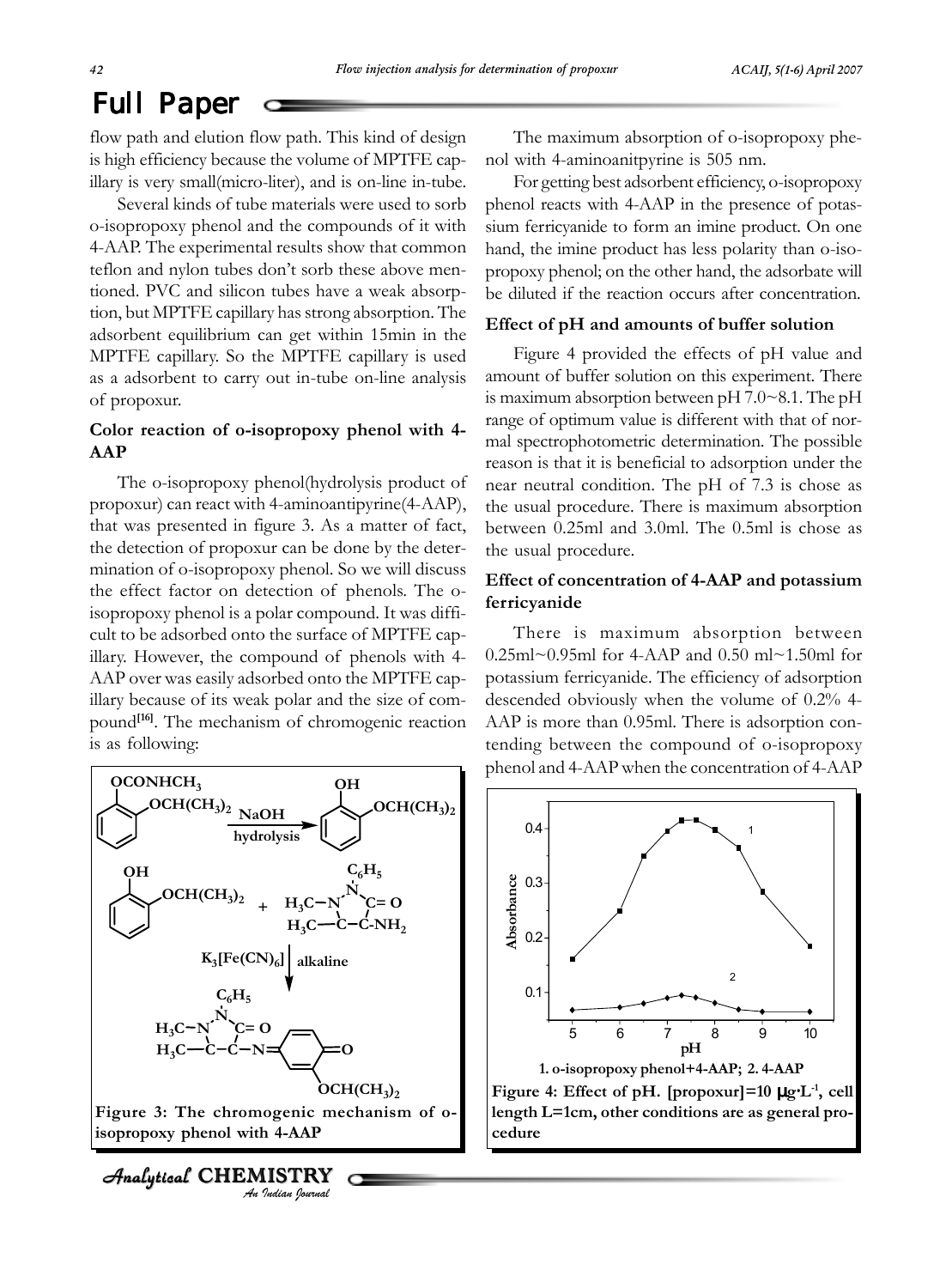#### Full Paper O

increases. The 0.50ml is chose as the usual procedure. From above results, however, we found that the concentration of potassium ferricyanide have less effect on adsorption when its concentration is enough to react with o-isopropoxy phenol and 4-AAP. The reason is that potassium ferricyanide is not sorbed. The 1.0ml is chose as the usual procedure.

#### **Effect of flow rate of sample and eluate**

The efficiency of adsorption was enhanced while the flow of sample increases. The greater the flow rate increases, the more the amounts of sample passes through the surface of MPTFE capillary at same time, the less the time needed. But the flow rate between 1.4ml⋅min-1 and 1.8ml⋅min-1 is advantage to stable results. The flow rate of the eluate has a great effect on the signal of monitoring. There are many irregular peaks when the flow rate of eluate is rather small. The stable results can be got when the flow rate of eluate is greater than 1.6ml⋅min-1.

#### **Effect of elution solvent and filter tube length**

According to literature**[15]**, the adsorbed phenols could be recovered by eluting with an organic solvent such as methanol, ethanol, acetone and ethylacetate etc. However, in this study, we found most of these solvents except for ethanol were unsuitable for the system. There were irregular peaks when methanol was used as eluate. The height of peak was obviously descended when acetone was chose to elute the compound. The acids can destroy the compound of oisopropoxy phenol with 4-AAP, so it can also not be used as eluate. We chose alcohol as eluate in general procedure.

We adopted several different tube lengths to assess the effect of tube length. When a longer tube(8 cm) was compared with a shorter one(5 cm), the reducing of the signal was believed to be a results of dispersion. But too short a tube(<4 cm) resulted in the irregular absorption peaks. That is because the equilibrium of adsorption can not well achieved.

#### **Calibration curve, detection limit and repeatability**

Linearity was studied by pre-enriching through filter tube. The linear range after enrichment about 25ml of sample solution was between  $0.2 \sim 20 \text{ }\mu\text{g·l}^1$ for propoxur. The linear regression equation can be

expressed by:  $A=0.032c+0.0019(r=0.9996, n=9)$ , where A is the measured signal in absorbance; c is the concentration of the propoxur( $\mu$ g⋅l<sup>-1</sup>); n is the number of standard samples tested; r is the regression coefficient.

Samples solution containing  $0.5\mu g·l<sup>-1</sup>$ ,  $1.0\mu g·l<sup>-1</sup>$ and  $5.0\mu g·l<sup>-1</sup>$  of proppoxur were used to study the repeatability( $n=7$  or 8). The relative standard deviations(RSD) of peak height were between 1.2% and 2.2%. The results confirmed that excellent precision could be attained with on-line pre-concentration procedure described above. The detection limit was estimated to be  $0.04 \mu g·l<sup>-1</sup>$ .

#### **Response of phenolic derivations**

The varying reactivity of substituted phenols with 4-AAP is documented<sup>[7]</sup>. Little information, however, could be found in the extractability of the respective imine products formed**[11]**. The results of our study are different with literature**[7,11]** due to the difference of sorbent used to adsorb the compound of phenols with 4-AAP.

It was presented in figure 4 that the response of phenols. And enrichment factor of phenols and its derivatives are shown in TABLE1. TABLE 1 the factors of response and enrichment of o-cresol, opropoxy phenol, m-chlorophenol and oxine are obvious higher than that of phenol. This may be more hydrophobic compound to be compared with phe-



**<sup>1</sup> blank; 2 p-chlorophenol; 3 phenol; 4 o-cresol; 5 oxine; 6 m-chlorophenol; 7 o-propoxy phenol**

**Figure 5: Phenol and its some derivatives are equimolar(1.06**×**10-7mol**⋅**L-1), other conditions are same as the general procedure.**

*An Indian Journal* Analytical CHEMISTRY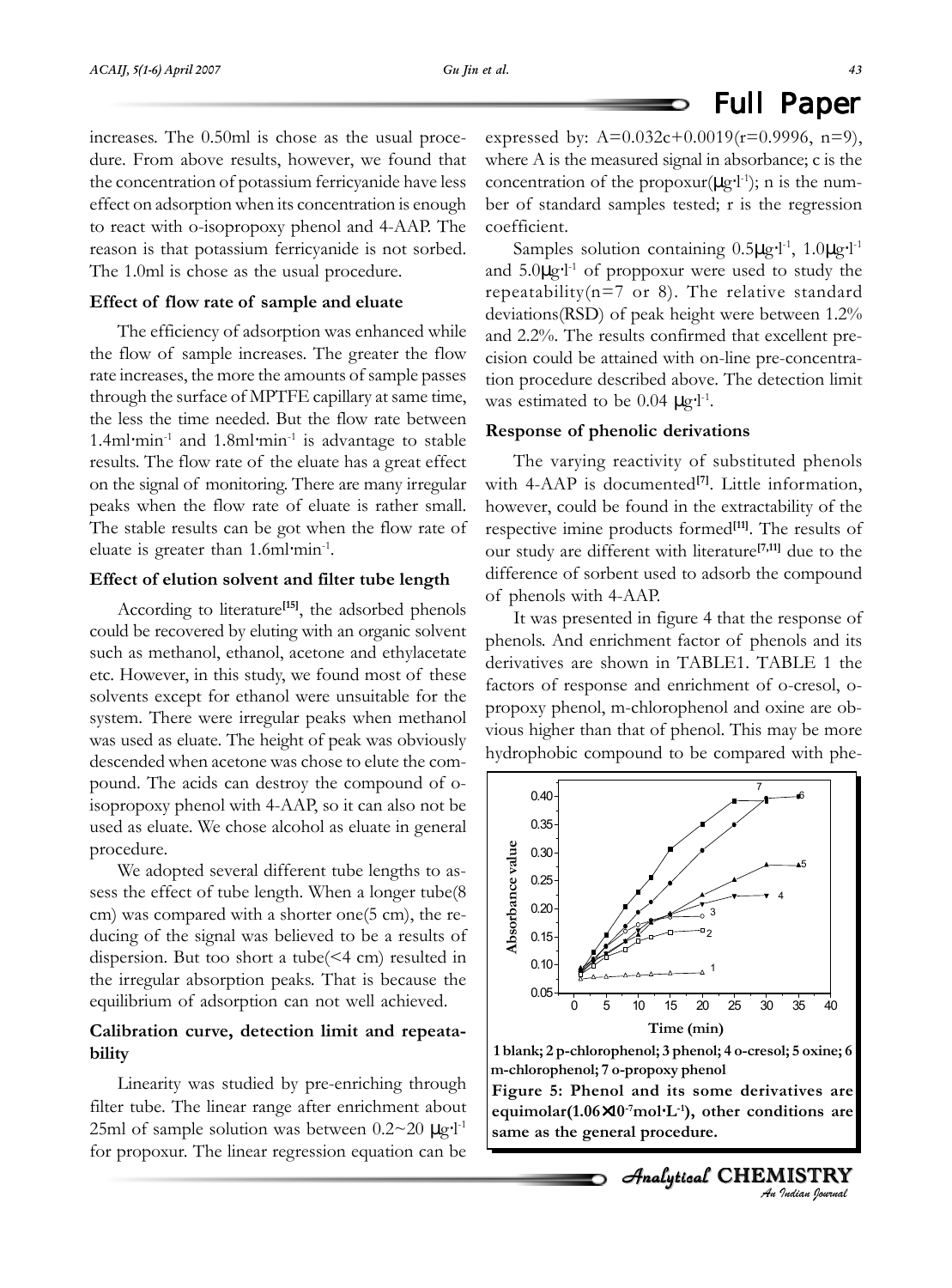|                 | Concentration           | Enrichment | Apparent molar absorption                          | Enrichment               |
|-----------------|-------------------------|------------|----------------------------------------------------|--------------------------|
| Phenols         | $\mu$ g 1 <sup>-1</sup> | time (min) | coefficient(mol <sup>-1</sup> l cm <sup>-1</sup> ) | factor*                  |
| Phenol          | 10                      | 15         | $1.2 \times 10^6$                                  | 100                      |
| o-cresol        | 11.5                    | 25         | $1.5 \times 10^6$                                  | 150                      |
| m-cresol        | 11.5                    | 25         | $6.0 \times 10^5$                                  | 90                       |
| p-cresol        | 11.5                    | 15         |                                                    | $\qquad \qquad -$        |
| Oxine           | 15.4                    | 30         | $2.3 \times 10^{6}$                                | 220                      |
| Catechol        | 11.7                    | 20         | $2.9 \times 10^6$                                  | 50                       |
| o-nitrophenol   | 14.8                    | 15         | $2.2 \times 10^5$                                  | 30                       |
| p-nitrophenol   | 14.8                    | 15         |                                                    |                          |
| 2-aminophenol   | 11.6                    | 10         | $2.5 \times 10^5$                                  | 50                       |
| Salicylic acid  | 14.7                    | 15         |                                                    | $\overline{\phantom{a}}$ |
| m-chlorophenol  | 15.6                    | 25         | $3.5 \times 10^{6}$                                | 220                      |
| p-chlorophenol  | 15.6                    | 15         | $7.5 \times 10^5$                                  | 50                       |
| o-propoxyphenol | 18.5                    | 25         | $3.3 \times 10^{5}$                                | 210                      |

**\* Enrichment factor\* is the ratio of absorption values after and before concentration**

| TABLE 2: Studying of the determination interfere of propoxur by proposed method and normal FIA <sup>[10]</sup> |
|----------------------------------------------------------------------------------------------------------------|
|----------------------------------------------------------------------------------------------------------------|

| Interfering                  | Normal FIA               | Proposed method         | Interfering       | <b>Normal FIA</b>       | Proposed method         |
|------------------------------|--------------------------|-------------------------|-------------------|-------------------------|-------------------------|
| material                     | $(\mu g \cdot mL^{-1})$  | $(\mu g \cdot mL^{-1})$ | material          | $(\mu g \cdot mL^{-1})$ | $(\mu g \cdot mL^{-1})$ |
| Cl <sup>2</sup>              | $\overline{\phantom{a}}$ | >2000                   | $Zn^{2+}$         | $<$ 1                   | 10                      |
| CO <sub>3</sub> <sup>2</sup> | 20                       | >1200                   | $Cu2+$            | $<$ 1                   | 5                       |
| NO <sub>2</sub>              | 5                        | >600                    | $Fe2+$            | 10                      | 2                       |
| NO <sub>3</sub>              | 20                       | > 800                   | $Fe3+$            | 10                      | 1.5                     |
| SO <sub>3</sub> <sup>2</sup> | <1                       | 0.6                     | Aniline           | $<$ 5                   | 0.2                     |
| PO <sub>4</sub> <sup>3</sup> | 20                       | >600                    | p-toluidine       |                         | 0.12                    |
| $NH_4$ <sup>+</sup>          | 20                       | >600                    | o-phenyldiamine   | $<$ 1                   | 0.1                     |
| $Mg^{2+}$                    | 15                       | >400                    | p-sulfanilic acid |                         | 0.20                    |
| $Ca^{2+}$                    | 15                       | >400                    | p-nitrophenyline  |                         | 0.05                    |

**a FIA\* : the concentration of phenol is 0.5**µ**g** ⋅**mL-1; The proposed method:The concentration of propoxur is 5**µ**g**⋅**L-1**

nol. The m-cresol and o-nitrophenol etc have lower response due to the hinder of space frame.

#### **Study of interference**

Some major inorganic species usually present in water were investigated as potential interfering materials with the phenol determination. The limits were taken as the largest amount of foreign species yielding a relative error(with respect to pure standard propoxur of 5µg⋅l<sup>-1</sup>) less than 5% in the peak height. TABLE 2 shows the tolerated limits for interfering materials accompanying propoxur of 5µg⋅l<sup>-1</sup> using the proposed method and normal FIA. It allows us to conclude that almost all of ion and common species tested at their usual concentration in natural did not interfere with the determination.

The tolerated limits of aniline and its derivative

```
An Indian Journal
Analytical CHEMISTRY
```
are between 10 times and 40 times of propoxur. They will also react with 4-AAP under the presence of potassium ferricyanide when their concentration is enough for the reaction. Inorganic ions do not interfere the determination except for  $SO_3^2$  that is a reductive reagent. The interference of  $Fe^{3+}$ ,  $Fe^{2+}$  and  $Zn^{2+}$  is due to their hydrolysis under the condition of proposed procedure when their concentration are several hundreds or thousands times the amounts of propoxur.  $Cu^{2+}$  has interaction with 4-AAP or compound of phenols with 4-AAP under the presence of potassium ferricyanide. The mechanism of action remains to be solved further.

#### **Sample analysis**

Water samples are prepared and determined as general procedure. Results are shown in TABLE 3. The

Full Paper